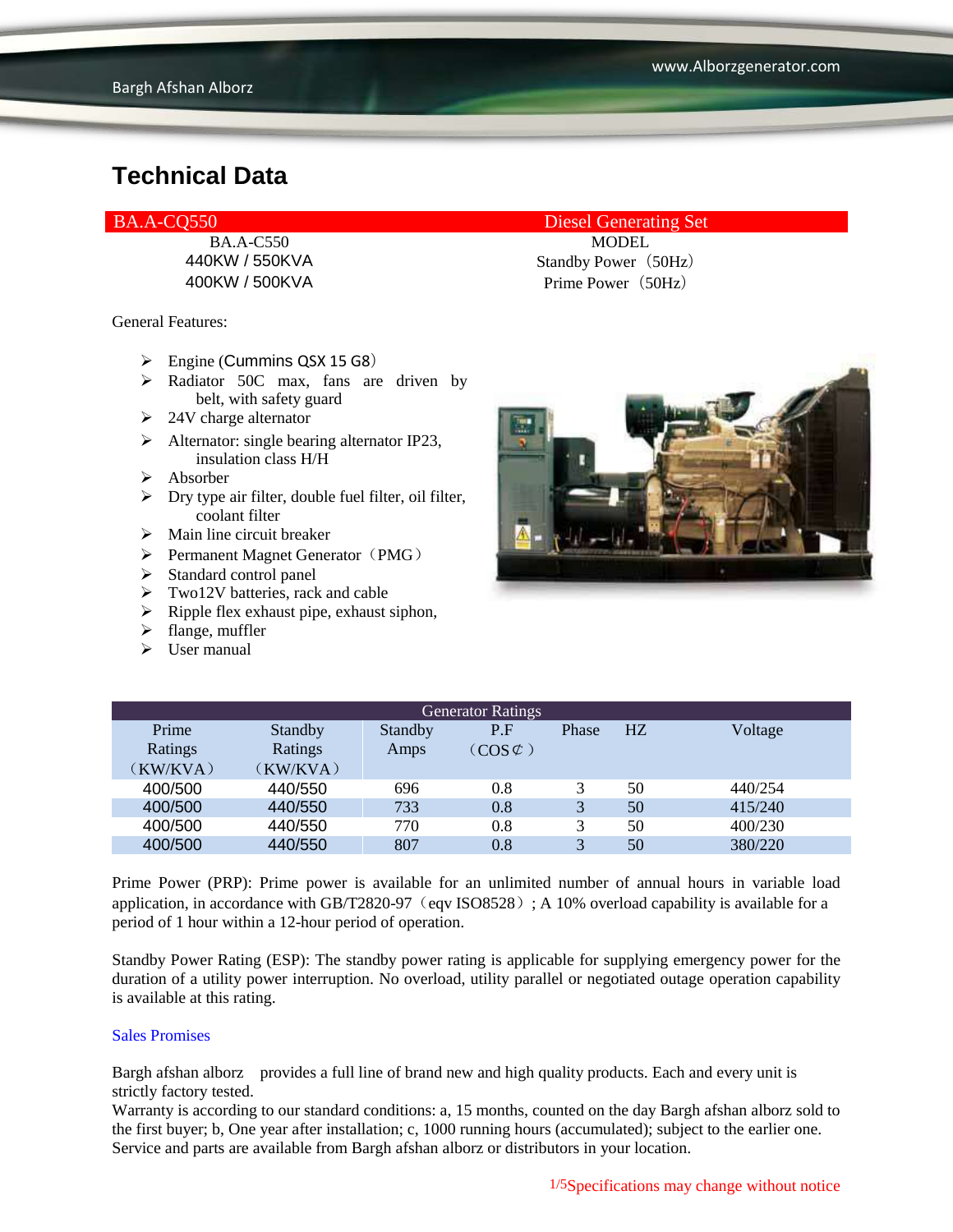| BA.A-CQ550                       | <b>Diesel Generating Set</b>                |
|----------------------------------|---------------------------------------------|
|                                  | <b>ENGINE DATA</b>                          |
| Manufacturer / Model:            | Cummins QSX 15 G8, 4-cycle                  |
| Air Intake System:               | Turbo Charged and Search Refrigerated       |
| Fuel System:                     | Electronic                                  |
| <b>Cylinder Arrangement:</b>     | 6 In line                                   |
| Displacement:                    | 15 <sub>L</sub>                             |
| Bore and Stroke:                 | $137*169$ (mm)                              |
| <b>Compression Ratio:</b>        | 17.0:1                                      |
| <b>Rated RPM:</b>                | $1500$ rpm                                  |
| Max. Standby Power at Rated RPM: | 440KW/598HP                                 |
| Governor Type:                   | RSV Mechanical(Std) / Electronic (Optional) |
|                                  | <b>Exhaust System</b>                       |
| <b>Exhaust Gas Flow:</b>         | 82 m <sub>3</sub> /min                      |
| <b>Max Back Pressure:</b>        | 10kPa                                       |
|                                  | Air Intake System                           |
| Air Flow:                        | 36 m <sub>3</sub> /min                      |
|                                  | Fuel System                                 |
| 100% (Prime Power) Load:         | $103$ L/h                                   |
| 75% (Prime Power) Load:          | 78.7 L/h                                    |
| 50% (Prime Power) Load::         | 54.7 L/h                                    |
|                                  | Oil System                                  |
| Total Oil Capacity:              | 620 L                                       |
| Oil Consumption:                 | ≤4g/kwh                                     |
| Engine Oil Tank Capacity:        | 91 L                                        |
|                                  | Cooling System                              |
| <b>Total Coolant Capacity:</b>   | 90 L                                        |
| Thermostat:                      | $82-95^\circ$                               |
| Max Water Temperature:           | $104$ °C                                    |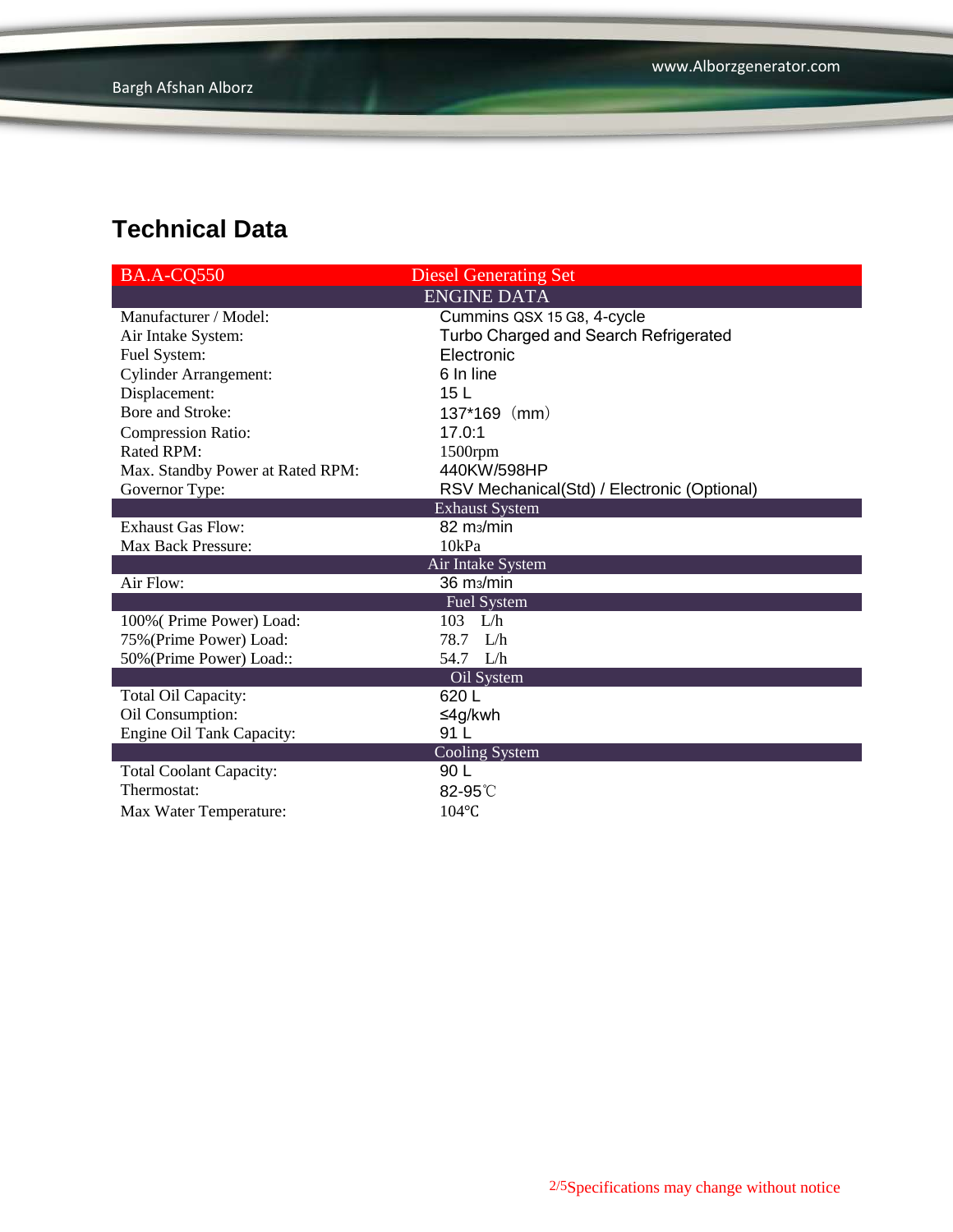| <b>BA.A-CO550</b>                                                                          | <b>Diesel Generating Set</b>             |  |  |  |  |  |
|--------------------------------------------------------------------------------------------|------------------------------------------|--|--|--|--|--|
| <b>ALTERNATOR SPECIFICATION</b>                                                            |                                          |  |  |  |  |  |
| <b>GENERAL DATA</b>                                                                        |                                          |  |  |  |  |  |
| Compliance with GB755, BS5000, VDE0530, NEMAMG1-22, IED34-1, CSA22.2 and AS1359 standards. |                                          |  |  |  |  |  |
| <b>Alternator Data</b>                                                                     |                                          |  |  |  |  |  |
| Number of Phase:                                                                           | 3                                        |  |  |  |  |  |
| Connecting Type:                                                                           | 3 Phase and 4 Wires, "Y" type connecting |  |  |  |  |  |
| Number of Bearing:                                                                         | 1                                        |  |  |  |  |  |
| <b>Power Factor:</b>                                                                       | 0.8                                      |  |  |  |  |  |
| Protection Grade:                                                                          | IP23                                     |  |  |  |  |  |
| Altitude:                                                                                  | $\leq$ 1000m                             |  |  |  |  |  |
| <b>Exciter Type:</b>                                                                       | Brushless, self-exciting                 |  |  |  |  |  |
| Insulation Class, Temperature Rise:                                                        | H/H                                      |  |  |  |  |  |
| Telephone Influence Factor (TIF):                                                          | $50$                                     |  |  |  |  |  |
| THF:                                                                                       | $<$ 2%                                   |  |  |  |  |  |
| <b>Voltage Regulation, Steady State:</b>                                                   | $\leq \pm 1\%$                           |  |  |  |  |  |
| <b>Alternator Capacity:</b>                                                                | 550 KVA                                  |  |  |  |  |  |
| <b>Alternator Efficiencies:</b>                                                            | 94%                                      |  |  |  |  |  |
| Air Cooling Flow:                                                                          |                                          |  |  |  |  |  |
| <b>GENERATING SET DATA</b>                                                                 |                                          |  |  |  |  |  |
| <b>Voltage Regulation:</b>                                                                 | $\geq \pm 5\%$                           |  |  |  |  |  |
| Voltage Regulation, Stead State:                                                           | $\leq \pm 1\%$                           |  |  |  |  |  |
| Sudden Voltage Warp (100% Sudden Reduce):                                                  | $\leq +25\%$                             |  |  |  |  |  |
| Sudden Voltage Warp (Sudden Increase):                                                     | $\leq 20\%$                              |  |  |  |  |  |
| Voltage Stable Time (100% Sudden Reduce):                                                  | $\leq 6S$                                |  |  |  |  |  |
| Voltage Stable Time (Sudden Increase)                                                      | $\leq 6S$                                |  |  |  |  |  |
| Frequency Regulation, Stead State:                                                         | $\leq 5\%$                               |  |  |  |  |  |
| Frequency Waving:                                                                          | ≤0.5%                                    |  |  |  |  |  |
| Sudden Frequency Warp (100% Sudden Reduce):                                                | $\leq +12\%$                             |  |  |  |  |  |
| Sudden Frequency Warp (Sudden Increase):                                                   | $\leq$ -10%                              |  |  |  |  |  |
| Frequency Recovery Time (100% Sudden Reduce):                                              | $\leq$ 5S                                |  |  |  |  |  |
| Frequency Recovery Time (Sudden Increase):                                                 | $\leq$ 5S                                |  |  |  |  |  |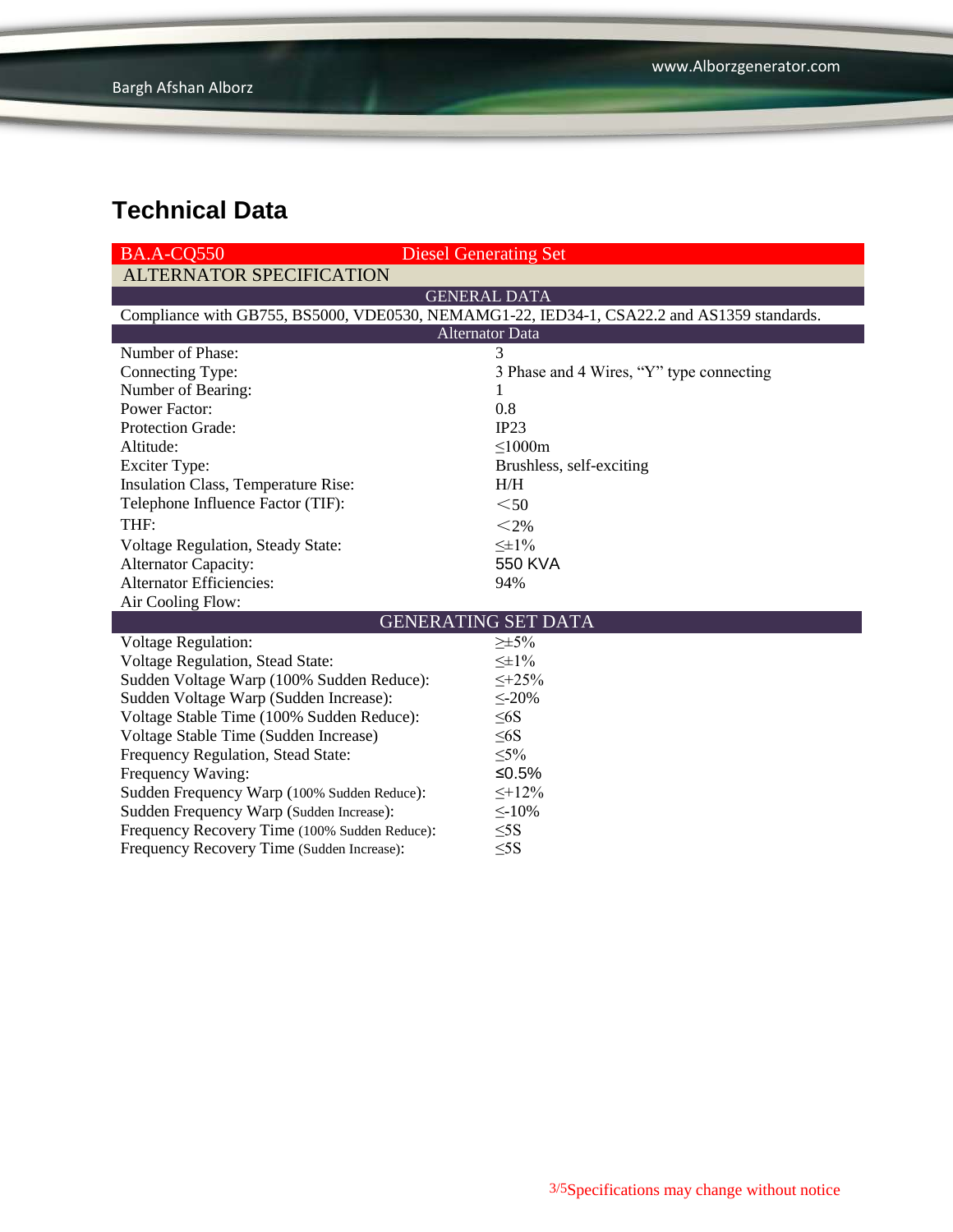| <b>BA.A-CQ550</b>               | <b>Diesel Generating Set</b> |                                   |
|---------------------------------|------------------------------|-----------------------------------|
| Options                         |                              |                                   |
| Engine                          | <b>Fuel System</b>           | <b>Control System</b>             |
| Heater 2KW & 4KW                | Daily Fuel Tank              | <b>Auto Control Panel</b>         |
| Battery Charger 3.5A & 7A       | <b>Base Fuel Tank</b>        | Remote Control Panel              |
|                                 | <b>Water Separator</b>       | <b>Auto Transfer Switch (ATS)</b> |
|                                 | <b>Fuel Level Sensor</b>     | <b>Paralleling System</b>         |
|                                 |                              |                                   |
| <b>Anti Condensation Heater</b> | Rainproof Type               | <b>Engine Parts Drawing List</b>  |
| Drop CT (For Paralleling)       | Soundproof Type              | <b>Spare Parts</b>                |
|                                 | <b>Container Type</b>        |                                   |
| Dimension & Weight              |                              |                                   |
| <b>Standard Configuration</b>   | With Base Fuel Tank          | Soundproof Type                   |
| (Open Type)                     |                              |                                   |
| Overall Size: 3600 (mm)         |                              | Overall Size: 4900 (mm)           |
| $*1300$ (mm) $*2000$ (mm)       |                              | $*1510$ (mm) $*2520$ (mm)         |
| Weight: 4485 kg                 |                              | Weight:5900 kg                    |